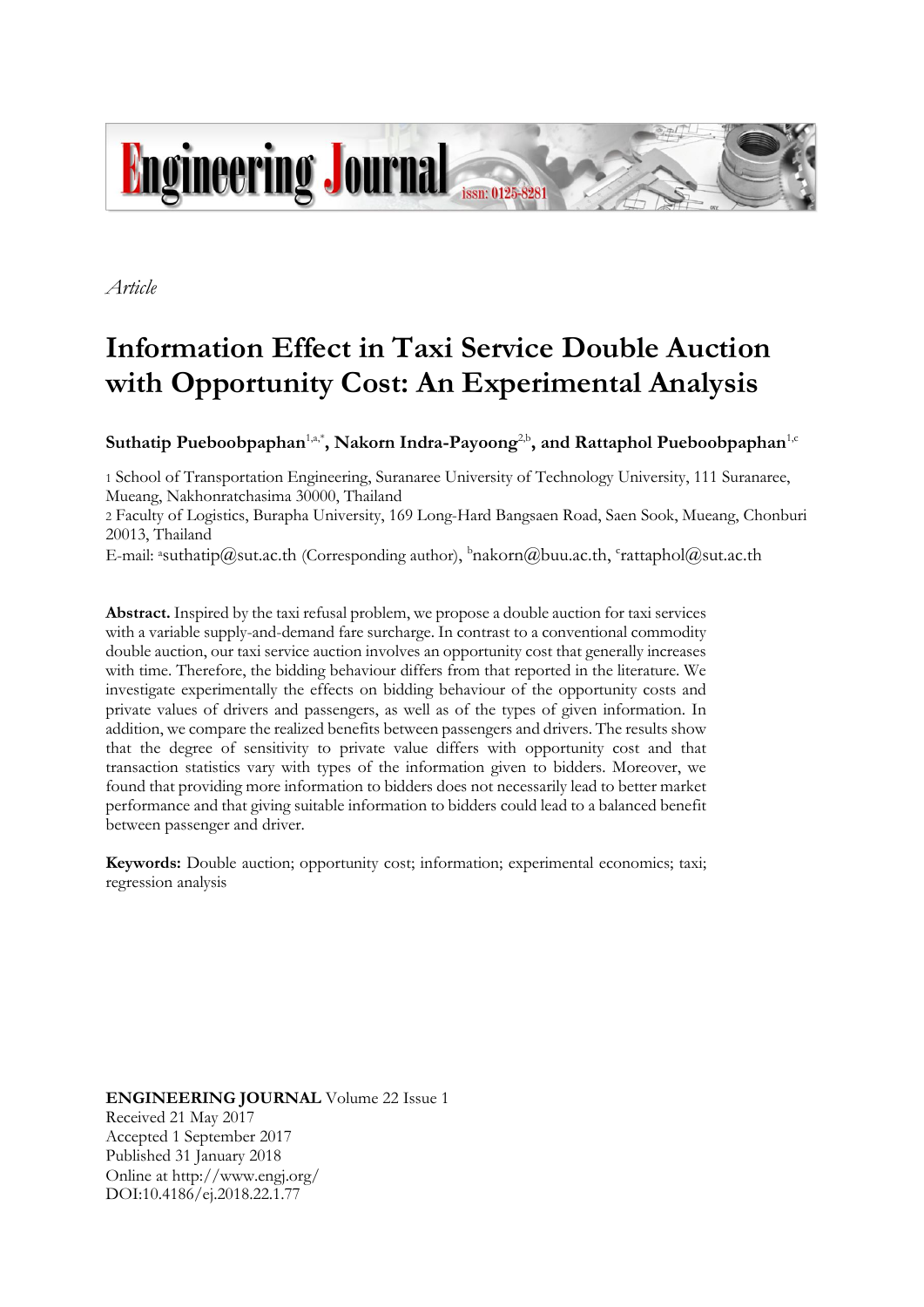## **1. Introduction**

Taxis are an important mode of transportation in the city of Bangkok in Thailand, often being the most convenient and comfortable way to travel within the city. However, statistics reveal that taxis account for 75.7% of complaints about public transport [1]. In particular, customer complaints about being refused taxi service rose from 14.7% in 2010 to 44.10% in 2015 [1]. This was despite the 1,000 Baht fine (approximately 30 USD) for refusing taxi service that was introduced in September 2012.

Promprechawut (2006) [2] reported that 83.5% of interviewed taxi passengers in Bangkok cited taxi refusal as the problem that they encountered the most, particularly if the requested destination was in a congested area. Taxi refusal is also a major concern in other parts of the world, e.g. New York [3] and Australia [4]. One possible cause of taxi refusal is the fare, which is regulated by the government and may not correspond to actual supply and demand [3]. Another possible cause is a financial disincentive to providing the service, i.e. upon dropping off the passenger, the taxi driver does not want to be stuck in traffic or return with an empty cab [5]. Inherent to both these scenarios is the possibility of undesirably low revenue after deduction of service costs. Bruce and Jessop (2003) [6] reported the difficulties of taxi procurement in Australia. About half the failures to obtain service were those that occurred through a taxi call centre, a common problem being that prospective passengers would be told either that no taxis were available or that a taxi was on its way that subsequently did not materialise. Based on the results of these studies, the situation is expected to be even worse when two of the aforementioned situations occur simultaneously: the trip is to a congested area (or one that is remote and for which demand is low) and the passenger's only realistic way of accessing a taxi service is by calling a taxi company. The latter situation is quite typical in Bangkok, where hailing a taxi is difficult for the many people who live far away from the main streets. Under such circumstances, passengers have to call a taxi company, thereby incurring a fixed surcharge (20 Baht) in addition to the regular metre fare. Despite this extra payment, drivers still often refuse to provide the service. Nattapongwipas (2009) [7] found taxi call centres turning away about 20% of the prospective passengers who called during the morning peak, of whom 80% were given the explanation that no taxi was willing to pick them up.

Pueboobpaphan and Indra-Payoong (2015) [8] proposed a demand–supply matching of taxi services by means of a double auction. Figure 1 illustrates a taxi auction system whereby passengers and drivers can offer and ask for a surcharge in addition to the regular metre fare known as a variable surcharge policy. The effects of given information and opportunity cost on bidding behaviour and market efficiency were examined by conducting laboratory experiments. Pueboobpaphan and Indra-Payoong (2015) [8] found that the proposed (variable) surcharge policy outperforms the existing (fixed) surcharge policy in several aspects and that different given information has significantly different effects on transaction price and time. In addition, opportunity cost does have an effect on individual bidding behaviour. However, Pueboobpaphan and Indra-Payoong (2015) [8] considered only three different information levels and investigated only the main effect of opportunity cost. With a hypothesis that different information may lead to different behaviour and performance, the present paper extends the previous studies by considering new given information. It also explores in more detail the effect of opportunity cost on the behaviour of passenger and driver, as well as the interaction between opportunity cost and private value. In addition, the benefits of different given information to passenger and driver are compared to see whether there is any imbalance between the two parties.



Fig. 1. Taxi service auction under double auction scheme.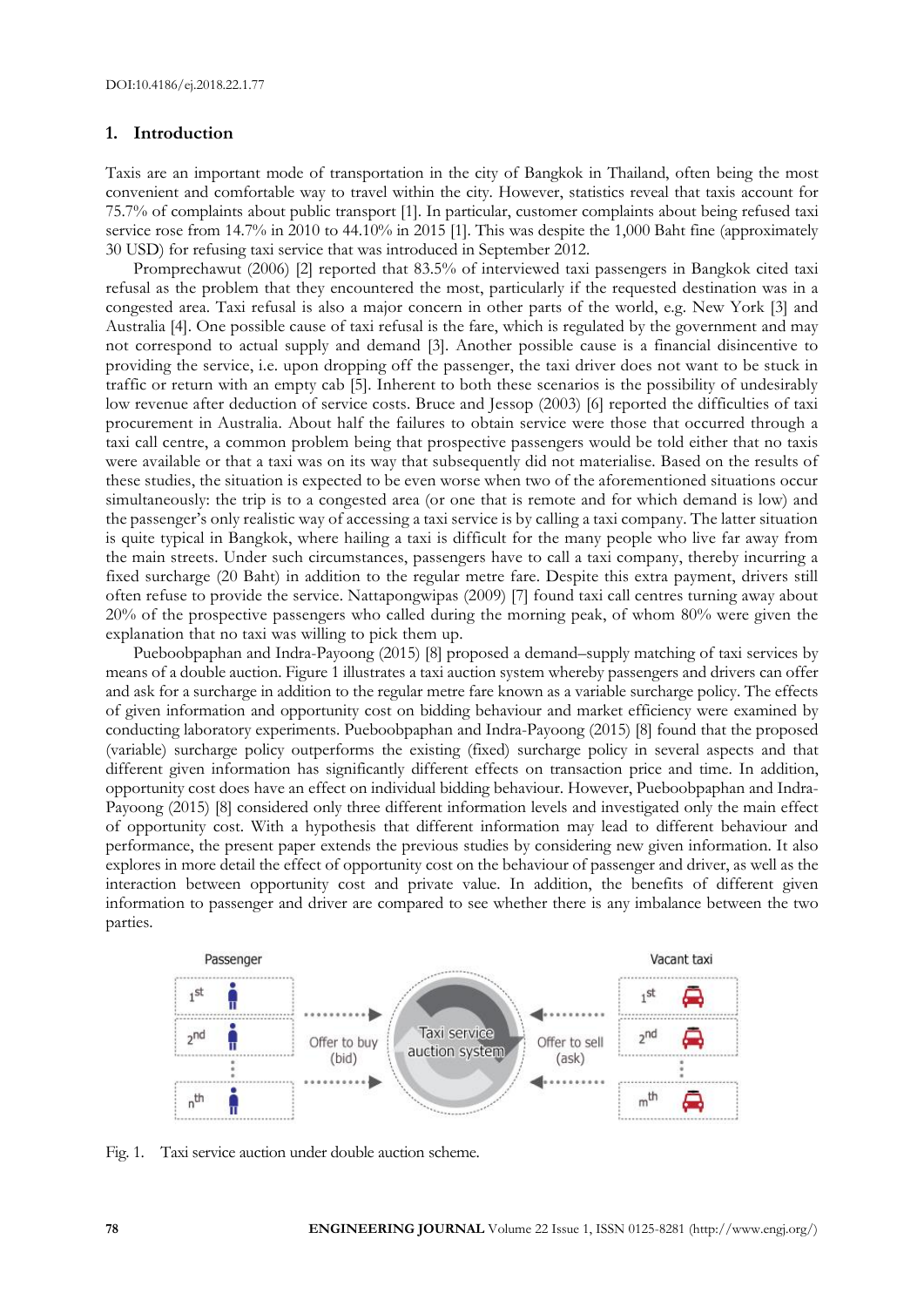This remainder of this paper is organised as follows. Section 2 presents a review of the related literature. Section 3 describes the experimental design in detail. Section 4 presents the new regression-based analytical models for quantifying the effect of interaction between private value and opportunity cost on transaction price and transaction time. Section 5 describes how passenger and driver benefits are determined. Section 6 provides and discusses the results from regression analyses and benefit comparison. Finally, Section 7 gives conclusions.

## **2. Related Literature**

#### **2.1. Taxi Studies**

Srisurapanon et al. (2006) [9] studied the application of information technology in improving taxi services and reported various statistics associated with the taxi industry in Bangkok. Most vehicles were operated in two 12-h shifts. The average driving distance for one shift was approximately 247.5 km, one third of which was driven with an empty cab. There were an estimated 1.07 million taxi trips per day in Bangkok, and the average taxi fare was about 112 Baht [10]. The taxi refusal problem was also reported in the same study. The taxi call centres had to turn away about 20% of passengers who called in the morning peak, 80% of whom were told that no taxi was willing to pick them up. The same reason accounted for 54% during the off-peak period.

Various previous studies have dealt with taxi markets and their efficiency. The majority focused on the two main regulation issues: price and entry controls. To study price regulation and optimal service standard, Douglas (1972) [11] proposed an economic-based aggregate model of a taxi market. One important characteristic of that taxi market (in which a vacant taxi is engaged by being hailed) is that the passenger could not effectively transmit to the supplier his/her willingness to pay for a reduced waiting time. Following this work, several authors used a similar modelling approach to study the regulation of taxi markets [12, 13, 14 ]. However, one limitation of these aggregate models is that they do not consider the spatial structure of the taxi market, e.g. the road network and the origin/destination of the trips. Later, the alternative of applying network modelling to taxi services was proposed to deal explicitly with the spatial structure of the taxi market [15, 16, 17]. Yang et al. (2005) [18] extended this work by using a novel clocknetwork model to consider the temporal variation of taxi supply and customer demand throughout the day. In more recent work, Yang et al. (2010) [19] studied nonlinear pricing to address the problem of the over-supply of long-distance taxi services, particularly to and from the airport in Hong Kong. The aforementioned studies share a common objective of studying the impact of regulation issues (entry and price controls) on the efficiency and level of service of the taxi market. To the best of our knowledge, no work has yet investigated the problem of taxi refusal in detail.

#### **2.2. Auction Studies**

The effect of information on bidding strategies and market efficiency has been the focus of previous research, mainly in the field of finance and stock exchanges. Such studies were mostly concerned with the effect of the information contained in the 'limit order book', which is a database that records all outstanding quotes (bids and asks) as well as their corresponding volumes, sorted so that the best quotes on both the bid and ask sides are on the top. Cao, Hansch and Wang (2009) [20] considered the information content of a limit order book using data from the Australian Stock Exchange. They found that information regarding the best bid, best offer and final transaction price contributed to approximately 78% of the market price, with the rest coming from the information contained in all other parts of the book. Harris and Panchapagesan (2005) [21] also found the information in the limit order book to be informative for future price movements. Li and Zhang (2009) [22] compared the given information between two situations, i.e. before and after the top price levels shown to bidders are increased from three to five levels. They found that the fourth and fifth price levels are also informative to the price discovery process.

Anufriev et al. (2011) [23] investigated the effect of information on market efficiency. With full information about the action of others, bidders tend to submit orders at a similar price to the previously observed transaction price. Without such information, however, bidders tend to submit orders at prices that are closer to their own valuations/costings, causing higher price volatility. In addition, Anufriev et al. (2011) [23] found that market efficiency was similar with or without the information. Cao, Hansch and Wang (2008) [24] studied the effect of information on bidding strategies using data from the Australian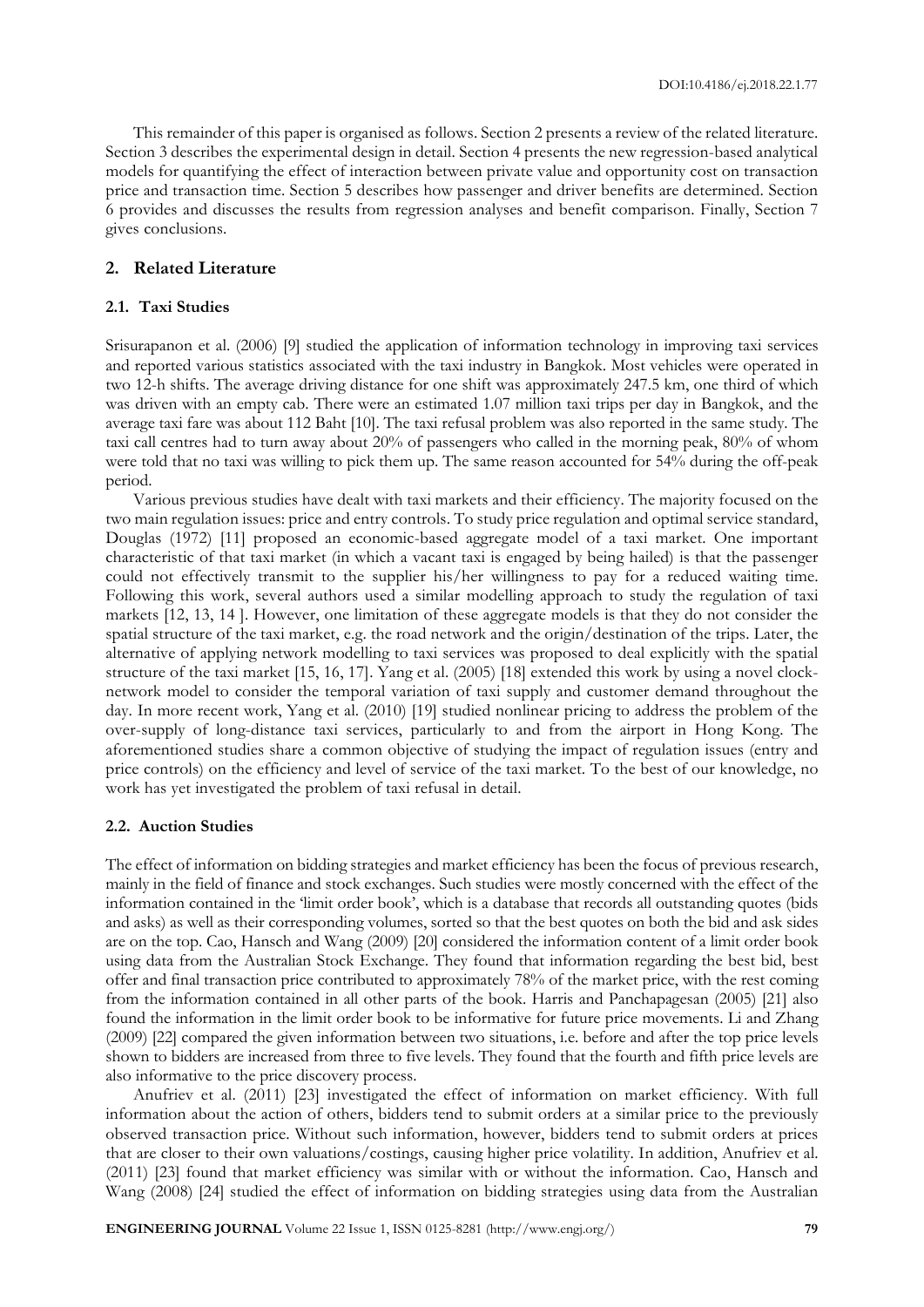Stock Exchange. They found that the best bid and the best ask always affected order submissions, cancellations and amendments, while the rest of the book (i.e. the subsequent price levels) affected only cancellations and amendments. These results signify that the more information that is given to bidders, the more it contributes to price discovery. Moreover, Cao, Hansch and Wang (2008) [24] found that bidders acted differently depending upon the type of information they obtained. However, there was no clear difference in market efficiency under different levels of information.

## **2.3. Experimental Economic Studies**

The economic laboratory experiment has become a useful tool for evaluating policy proposals and a testing ground for institutional design [25, 26, 27]. It has been applied in areas such as food policy [28], emission control and trading [29, 30], fishery [31, 32] and irrigation [33]. To the best of our knowledge, auctions with opportunity cost considerations have not been studied explicitly until now. Katok and Kwasnica (2008) [34] investigated the effect of timing on revenue in a descending auction, and Kwasnica and Katok (2007) [35] studied the effect of timing on jump bidding in an ascending auction. Both were conducted under the premise that time is a valuable resource, and hence wasting time can be considered as incurring an opportunity cost. In a descending auction, clock speed can have a significant effect on price. In an ascending auction, bidders respond by bidding in larger increments when time is more valuable. However, Kwasnica and Katok (2007) [35] reported that opportunity cost does not have an effect on economic performance. Similar results in jump bidding were also found by Peng, Cai and Chen (2009) [36], i.e. when the value of time (opportunity cost) is high, jump bidding is preferred. Note that all of these results were obtained for some type of one-sided auction rather than for a double auction market.

## **3. Experimental Design**

The experimental design adopted here follows that used previously by Pueboobpaphan and Indra-Payoong (2015) [28]: an electronic double auction system for a taxi service. For ease of illustration, a single origin/destination pair is considered for the taxi service auction in the present study. Through an online marketplace, passengers can bid a higher surcharge if they are in need of a taxi, whereas drivers can ask for a desired surcharge to cover their operating costs.

The experiment was conducted at Suranaree University of Technology, Thailand using the z-Tree software system [37]. The bidders were undergraduate and master's students from different faculties who had never participated in an economics experiment. There are advantages and disadvantages to using students as experimental subjects; this issue is still a topic of much debate in the experimental economics research community [27]. On one hand, there is no guarantee that the behaviour of students would be similar to that of professional bidders or direct stakeholders. On the other hand, using professional bidders as experimental subjects can also be criticized as being unreliable because, if the outcome of the research is to be used to set policy, professional subjects might respond in ways that would secure them a positive advantage. In contrast, Friedman and Cassar (2004) [27] noted that students tend to know little about the research hypothesis and so do not intentionally bias the results.

Each session was conducted with 12 bidders chosen randomly upon arrival at the laboratory to form a group of six passengers (hereinafter called the 'buyers') and a group of six taxi drivers (hereinafter called the 'sellers'). Each bidder retained his/her assigned role (i.e. buyer or seller) throughout the experiment. We recognise that demand for taxi services at peak times can be greater than supply, resulting in a taxi shortage. Thus, an experiment with the same number of passengers and drivers may not be a good representation of such a situation. Nevertheless, even without such an imbalance during off-peak times, taxi drivers still often refuse to pick up passengers, especially if the requested destination is in a highly congested or remote area. For this reason, the experiment in this study was designed to capture the taxi refusal problem during off-peak times for which the proposed auction mechanism is more pertinent. In addition, the current setup allows us to simplify the experiment and to analyse the effect of opportunity cost by making a direct comparison between our results and those of most previous studies, which used equal numbers of participants on both sides. A future experiment involving unequal supply/demand populations could be considered if so desired.

Each session consisted of 15 consecutive auction periods, each of which lasted for 210 s. However, the actual time spent in a period may have been shorter if all offers were matched sooner. At the beginning of each session, the bidders were given a sheet of instructions to read. To make sure that the bidders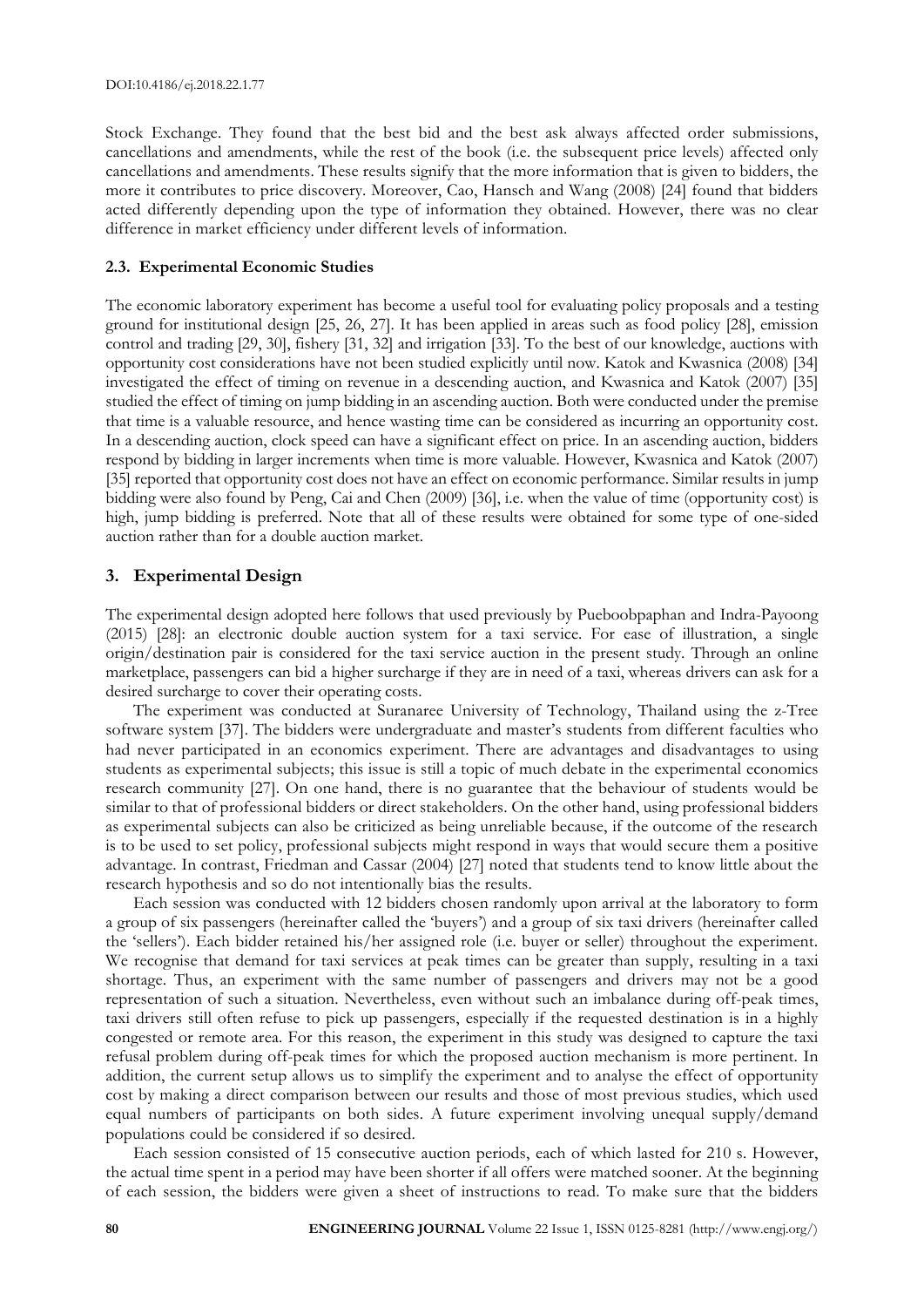understood the trading rules properly, the instructions were also described by the experimenters, and each bidder was given an exercise to test his/her understanding. Finally, before running each experimental session, a pilot test was conducted whose results were not included in the analysis.

In this study, two experimental factors were altered: the given information and the opportunity cost. Therefore, as shown in Table 1, the experiment consisted of eight sessions based on four levels of given information and whether or not the opportunity cost was considered.

|                                   | Opportunity cost         |                       |  |
|-----------------------------------|--------------------------|-----------------------|--|
| Given information                 | Without opportunity cost | With opportunity cost |  |
| Basic information (Basic)         | Session 1                | Session 2             |  |
| Matched Price (MPrice)            | Session 3                | Session 4             |  |
| Best Offer (BOffer)               | Session 5                | Session 6             |  |
| Matched Price + Best Offer (Full) | Session 7                | Session 8             |  |

Table 1. Summary of experimental design.

## **3.1. Given Information**

The computer screen of each bidder showed information about the bidder's private value, the remaining time in seconds and the offer status (whether or not the offer had been matched); there was also an input box in which the bidder could submit an offer. We refer to this bidder information as the 'basic' information. The screen could also show certain additional information that depended on which session was being considered. Buyers and sellers submitted their surcharge offers and the system showed the bidding results in real time, i.e. whether or not an offer had been matched. If an offer was not matched, the bidder was free to improve his/her offer by re-submitting the bid/ask as long as there was still auction time remaining. Each bidder could buy or sell no more than one unit of service in each period.

Our experimental design considered four levels of given information. The first level, *Basic*, represents the case in which no bidder received any information other than the basic content described above. The matched-price level, hereinafter called *MPrice*, represents the case in which all bidders could see the last transaction price in real time in addition to *Basic*. The best-offer level, hereinafter called *BOffer*, represents the case in which all bidders could see the current best bid and the current best ask in real time, in addition to *Basic*. In the final level, *MPrice* + *BOffer*, also known as *Full*, the current best bid and the current best ask were displayed in real time, along with *Basic* and the last transaction price.

## **3.2. Opportunity Cost**

Two options are considered for opportunity cost: with or without it. For the sessions with opportunity cost, each computer screen gave two additional pieces of information: a constant OCperiod, the total opportunity cost were the bidder to end the period without getting a service; and a variable OCelapsed, the opportunity cost that accrued linearly as time elapsed. The latter is the opportunity cost that accrues to the bidder in real time; OCelapsed = OCperiod at the end of the auction if the bidder did not get a service. The on-screen value of OCelapsed was updated every second. Note that different time-dependent functional forms of OCelapsed exist in reality. However, in this study, a linear function is assumed. A simplified computer screen for session 8 (*Full* information and with opportunity cost) is shown in Fig. 2. More details of the experimental set up can be found in the work of Pueboobpaphan (2014) [38].

To evaluate explicitly the effect of opportunity cost on bidding strategies in a thin market of six bidders on each side, we consider only the two extreme values of OCperiod, namely 50 and 150 experimental currency units (ECU) for the low and high opportunity cost, respectively. To determine the value of OCperiod for each bidder, a random value was drawn from a uniform distribution between 0 and 1: OCperiod = 50 if the value was less than 0.5, OCperiod = 150 otherwise. In each session, the values of OCperiod differed throughout a sequence of auction periods. However, the same set of OCperiod values was used for all of the sessions with opportunity cost (sessions 2, 4, 6 and 8). In contrast to other studies, we allowed buyers/sellers to bid/ask higher/lower than their private value if they preferred. This condition was intended to capture the bidders' bidding behaviour in relation to whether or not they were willing to lessen their loss from opportunity cost.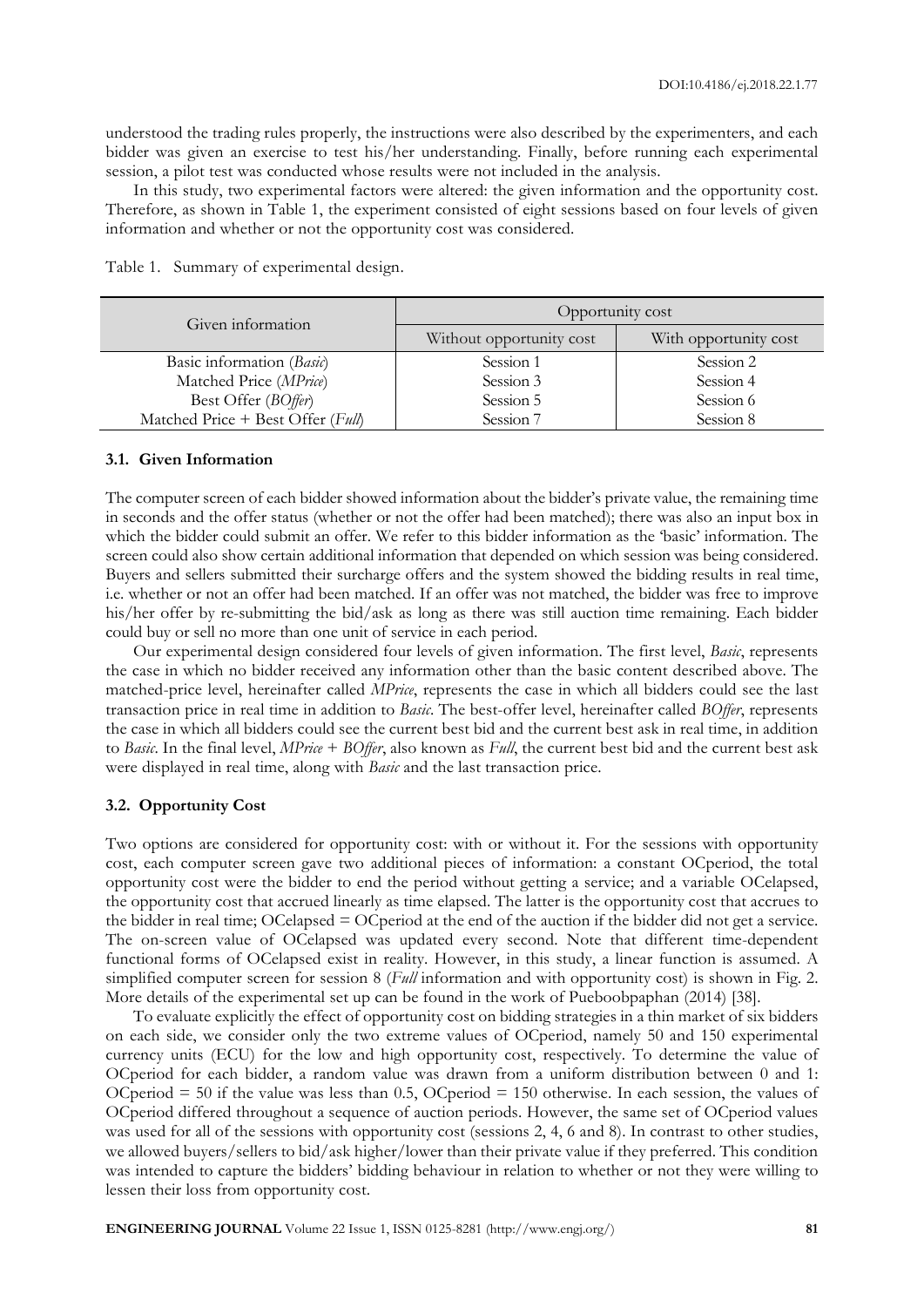

Fig. 2. Computer screen used in session 8 (Full, with opportunity cost).

## **3.3. Private Value**

This research followed the general experimental guidelines of Friedman and Cassar (2004) [27]. The buyer's values and seller's costs were drawn independently for each period from a uniform distribution between 20 and 200 ECU. This same set of values was then used in all experimental sessions. Such parameters were private and not disclosed to other bidders during the experiment. The lowest value, 20 ECU, corresponded to the current fixed surcharge for calling a taxi in Bangkok (20 Baht). The maximum surcharge rate was set to 200 ECU which is comparable to the average taxi fare [10]. It is important to note that selecting a particular surcharge range does not affect the general conclusions of this research because the same range was used in all sessions.

## **3.4. Incentive**

During the laboratory experiments, giving/receiving a service has no intrinsic value to the bidders, so preferences for them had to be induced. The concept here comes from induced value theory [39], which Friedman and Cassar (2004) [27] describe as being 'based on the idea that the proper use of a reward medium allows an experimenter to induce pre-specified characteristics in the subjects so that their innate characteristics become irrelevant'. Cash was used as a reward in this study. The amount paid to each bidder was a function of the bidder's profit earned during the experiment. The profits for buyer and seller in each period in the case without opportunity cost are defined by Eq. (1) and (2), respectively, and in the case with opportunity cost by Eq. (3) and (4), respectively:

$$
Profit_{buyer}^{Without OC} = \begin{cases} V_b - P & , if auction succeeded \\ 0 & , otherwise \end{cases}
$$
 (1)

$$
Profit_{\text{self}}^{\text{WithoutOC}} = \begin{cases} P - V_s & , \text{if } \text{ auction succeeded} \\ 0 & , \text{otherwise} \end{cases} \tag{2}
$$

$$
Profit_{buyer}^{WithOC} = \begin{cases} V_b - P - c_b(t) & , if auction succeeded \\ -c_b(t) & , otherwise \end{cases}
$$
 (3)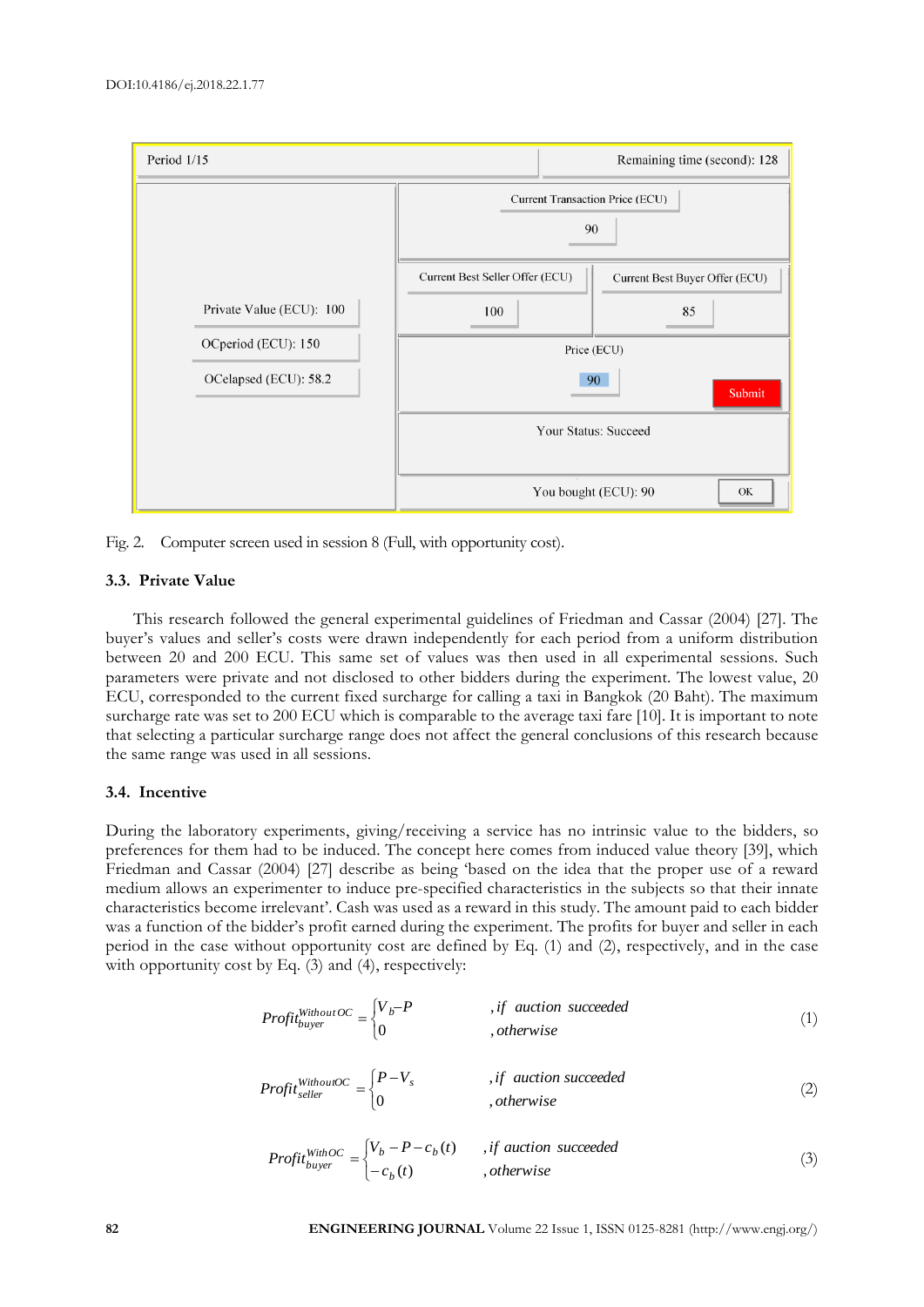$$
Profit_{\text{selfler}}^{\text{WithOC}} = \begin{cases} P - V_s - c_s(t) & , \text{if auction succeeded} \\ -c_s(t) & , \text{otherwise} \end{cases} \tag{4}
$$

Here,  $V_b$  and  $V_s$  denote buyers' and sellers' private valuations, P denotes the transaction price, and  $c_b(t)$ and  $c<sub>s</sub>(t)$  denote OCelapsed as a function of time *t* for buyer and seller, respectively. Profits from all periods are added and any loss incurred is subtracted. The higher the total profit the bidder earns, the more the bidder is rewarded. The total profit in ECU is then converted to Thai Baht currency. To encourage volunteers, bidders were also given a participation fee of 100 Baht. All cash rewards were paid at the conclusion of each experimental session. The bidders received payment ranging from 180 to 640 Baht, with an average of 350 Baht (US\$1 was approximately 30 Baht at the time of the study).

## **4. Regression Analysis**

In this section, we examine the effect of different given information, private values and the interaction between opportunity cost and private value on bidding strategies. At individual level, there are three levels of opportunity cost (OC): 'without OC', 'low OC' and 'high OC'. As a result, the OC variable is manipulated as two dummy variables (low and high OC). There are also four levels of given information that are modelled using three dummy variables, namely *MPrice*, *BOffer* and *Full*. Using a subject's transaction price or time as the dependent variable, the models are presented in Eq. (5) and (6). We consider two models, the second of which differs from the first by containing two additional terms that represent the interaction between opportunity cost and private value:

$$
y_{ij} = \beta_{0j} + \beta_{1j}PV_i + \beta_{2j}MPrice_i + \beta_{3j}BOffer_i + \beta_{4j}Full_i + \beta_{5j}OC\_low_i
$$
  
+  $\beta_{6j}OC\_high_i + \varepsilon_{ij}$  (5)

$$
y_{ij} = \beta_{0j} + \beta_{1j}PV_i + \beta_{2j}MPrice_i + \beta_{3j}Boffer_i + \beta_{4j}Full_i + \beta_{5j}OC\_low_i
$$
  
+  $\beta_{6j}OC\_high_i + \beta_{7j}OC\_low_i * PV_i + \beta_{8j}OC\_high_i * PV_i + \varepsilon_{ij}$  (6)

,

,

,

Here, for subject  $i$  ( $i \in \{1,2,...,N_B, N_B+1, N_B+2..., N_B+N_S\}$ ),  $N_B$  denotes the number of buyers who succeed at auction,  $N<sub>S</sub>$  the number of sellers who succeed at auction and *j* = transaction price or time, depending on which is being analysed:

> $\overline{\mathfrak{l}}$ ⇃ *buyer* (seller) *i*'s transaction pric<br>buyer (seller) *i*'s transaction time  $y_{ij}$  = the value of dependent variable *j* of *buyer* (seller) *i buyer seller i s transaction price*  $(seller) i'$  $(seller) i'$ ,

 $PV_i = Private$  *value* (*value or cost*) *of subject i*,

$$
MPrice_i = \begin{cases} 1, & if \text{ information is 'MPrice'} \\ 0, & otherwise \end{cases}
$$

$$
BOffer_i = \begin{cases} 1, & \text{if information is 'BOffer'} \\ 0, & \text{otherwise} \end{cases}
$$

$$
Full_i = \begin{cases} 1, & \text{information is 'Full'} \\ 0, & \text{otherwise} \end{cases}
$$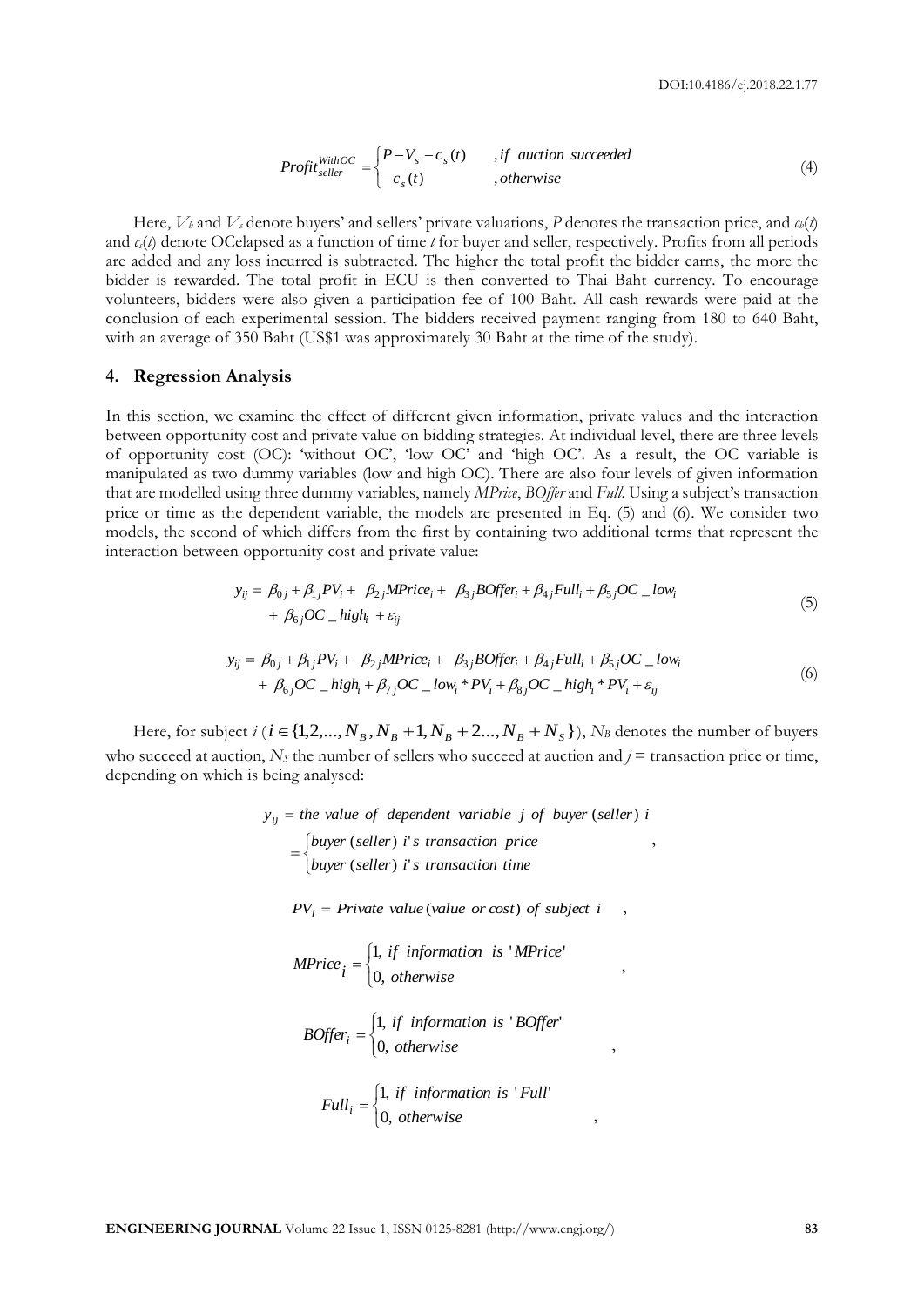$$
OC_{low_i} = \begin{cases} 1, & \text{if opportunity cost is low} \\ 0, & \text{otherwise} \end{cases}
$$
  

$$
OC_{high_i} = \begin{cases} 1, & \text{if opportunity cost is high} \\ 0, & \text{otherwise} \end{cases}
$$

l

# **5. Realized Benefit Comparison**

This section explains how we determine realized benefits, which are compared between buyers and sellers to see whether there is a preferential benefit to either side. In this study, the realized benefit can be separated into two parts: benefit from trading profit, and benefit from opportunity cost saving. Eq. (7) provides a mathematical description of how to determine the realized benefit in each time period *p*. These are then averaged separately for buyers and sellers and for different given information *k*. Finally, a *t*-test was used to examine whether there is a preferential benefit to either side:

Realized Benefit 
$$
_{pk} = \frac{\sum_{j=1}^{n_{pk}} (Trading\ profit_{pjk}) + \sum_{j=1}^{n_{pk}} (Opportunity\ cost\ saving\ pjk)}{n_{pk}}
$$
 (7)

Let *p* be the period index, *j* be the bidder index and *k* be the index of given information. Then  $n_{pk}$ represents the number of bidders who win the auction in period *p* in the market with given information *k*.

Note that Eq. (7) considers only those bidders whose transactions were successful. Equation (3) or (4) is used to determine the trading profit indicated in the first term of Eq. (7), depending on whether the buyer or the seller is being considered. Inclusion of the second term was motivated by the fact that bidders are allowed to make negative trading profits to trade off the loss from opportunity cost. Thus, it is not sufficient to consider only the trading profit when describing the overall benefit. Therefore, the second term was proposed to capture the benefits of opportunity cost saving. Equation (8) provides a mathematical description of opportunity cost saving (*OCsaving*):

$$
OCsaving_{pjk} = OCperiod_{pjk} - OCelapsed_{pjk},
$$
\n(8)

where *p*, *j* and *k* are the same as in Eq. (7), and the definition of *OCperiod* and *OCelapsed* are the same as described in Section 3. It is significant to note that *OCsaving* in the session can be determined using opportunity cost alone.

#### **6. Results and Discussion**

In this section, the results of regression analyses are presented. Individual transaction price or time was considered as the dependent variable in the models. In addition, the comparisons between the realized benefits of buyers and sellers are presented.

## **6.1. Individual Transaction Price**

The regression results for individual transaction price are given in Table 2 for both buyers and sellers. Several inferences can be made from this table. In general, the coefficients of common variables are consistent across all models. The signs of all variables are also intuitively consistent. Although the adjusted R<sup>2</sup> is quite low compared to general regression studies, it is comparable to many results in the experimental economics literature (see, for example, Ketcham et al. (1984) [40]). Based on the adjusted R<sup>2</sup> value, we conclude that model 2, which includes the interaction terms, is superior to model 1; all further discussions will be based on model 2. Discussions that are generic for both buyer and seller are given first, followed by buyer/seller-specific discussions about the interaction terms.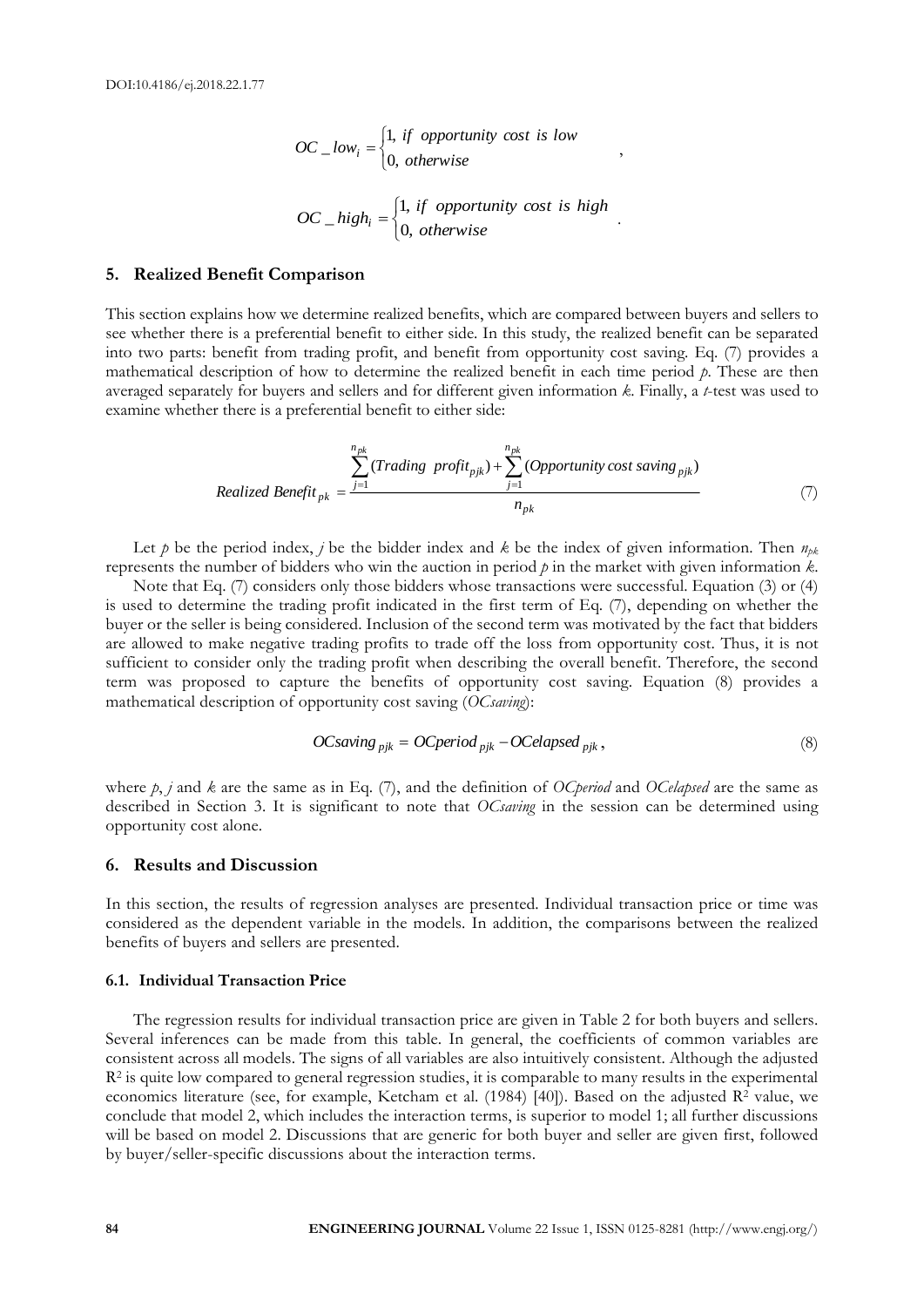|                       | Coefficient (p-value) |                |                |                |
|-----------------------|-----------------------|----------------|----------------|----------------|
| Variable              | Buyer                 |                | Seller         |                |
|                       | Model 1               | Model 2        | Model 1        | Model 2        |
| Intercept             | 93.37 (0.00)          | 78.95 (0.00)   | 103.96(0.00)   | 86.39 (0.00)   |
| P V                   | 0.14(0.00)            | 0.24(0.00)     | 0.14(0.00)     | 0.39(0.00)     |
| MPrice dummy          | $-11.30(0.00)$        | $-11.44(0.00)$ | $-11.43(0.00)$ | $-10.92(0.00)$ |
| BOffer dummy          | $-0.72(0.78)$         | $-0.76(0.76)$  | $-0.10(0.97)$  | $-0.42(0.87)$  |
| Full dummy            | $-14.05(0.00)$        | $-14.19(0.00)$ | $-13.07(0.00)$ | $-13.06(0.00)$ |
| $OC_low \, dummy$     | 8.77(0.00)            | 17.64(0.03)    | 0.59(0.81)     | 28.48 (0.00)   |
| $OC_{high\ dummy}$    | 14.99 (0.00)          | 42.70 $(0.00)$ | 5.06(0.02)     | 25.65(0.00)    |
| $OC_l$ ow dummy* $PV$ |                       | $-0.05(0.37)$  |                | $-0.34(0.00)$  |
| $OC_{high\ dummy*PV}$ |                       | $-0.21(0.00)$  |                | $-0.28(0.00)$  |
| Adjusted $R^2$        | 0.17                  | 0.19           | 0.17           | 0.22           |

Table 2. Regression analysis of transaction price.

We look first at the individual effect of each variable. As expected, Table 2 shows that private valuation is significant and affects the transaction price positively across all regressions. This implies that a buyer with a higher private value could afford to pay more for the service, whereas a seller whose costs were higher would naturally require a higher transaction price. The estimated information-type effects reveal that transaction prices under *MPrice* and *Full* information are significantly lower than prices under *Basic* information. However, the transaction prices under *BOffer* show no significant difference from the transaction prices under *Basic* information. From the buyer's point of view, *MPrice* and *Full* information are more desirable because they lead to lower transaction prices than those under *BOffer* and *Basic* information. However, the seller would prefer only *Basic* information to be available, because this leads to higher transaction prices.

Regarding the opportunity cost effect, it must be considered in conjunction with the interaction terms between opportunity cost and private value. By inserting the values of all coefficients that are statistically significant, the models for buyer's and seller's transaction prices are given by Eq. (9) and (10) respectively:

$$
y_{buyeri} = 78.95 + 0.24PV_i - 11.44MPrice_i - 14.19Full_i + 17.64OC_low_i
$$
  
+ 42.70OC\_lhigh\_i - 0.21OC\_lhigh\_i \* PV\_i (9)

$$
y_{\text{selfer}i} = 86.39 + 0.39PV_i - 10.92MPrice_i - 13.06Full_i + 28.48OC_{lowi} + 25.65OC_{highi} - 0.34OC_{lowi} * PV_i - 0.28OC_{highi} * PV_i
$$
\n(10)

Finally, the models can be distinguished by low or high opportunity cost by inserting the values of the opportunity-cost dummy variables. Equations (11) and (12) show the reduced model form of the transaction price for buyers and sellers, respectively:

$$
y_{buyeri} = \begin{cases} 96.59 + 0.24PV_i - 11.44MPrice_i - 14.19Full_i, if buyer i has low OC \\ 121.65 + 0.03PV_i - 11.44MPrice_i - 14.19Full_i, if buyer i has high OC \end{cases} (11)
$$

$$
y_{\text{selfer}i} = \begin{cases} 114.87 + 0.05PV_i - 10.92MPrice_i - 13.06Full_i, \text{ if seller } i \text{ has low } OC \\ 112.04 + 0.11PV_i - 10.92MPrice_i - 13.06Full_i, \text{ if seller } i \text{ has high } OC \end{cases} \tag{12}
$$

From Eq. (11), the intercept values imply that if the private value is close to zero and all else is equal, buyers with lower opportunity costs generally pay less than those with higher opportunity costs. The coefficients of private value in Eq. (11) reveal that buyer transaction price increases with private value. However, buyers with lower opportunity costs are more sensitive to private value than buyers with higher opportunity costs (0.24 compared with 0.03). When plotting Eq. (11) while considering the same level of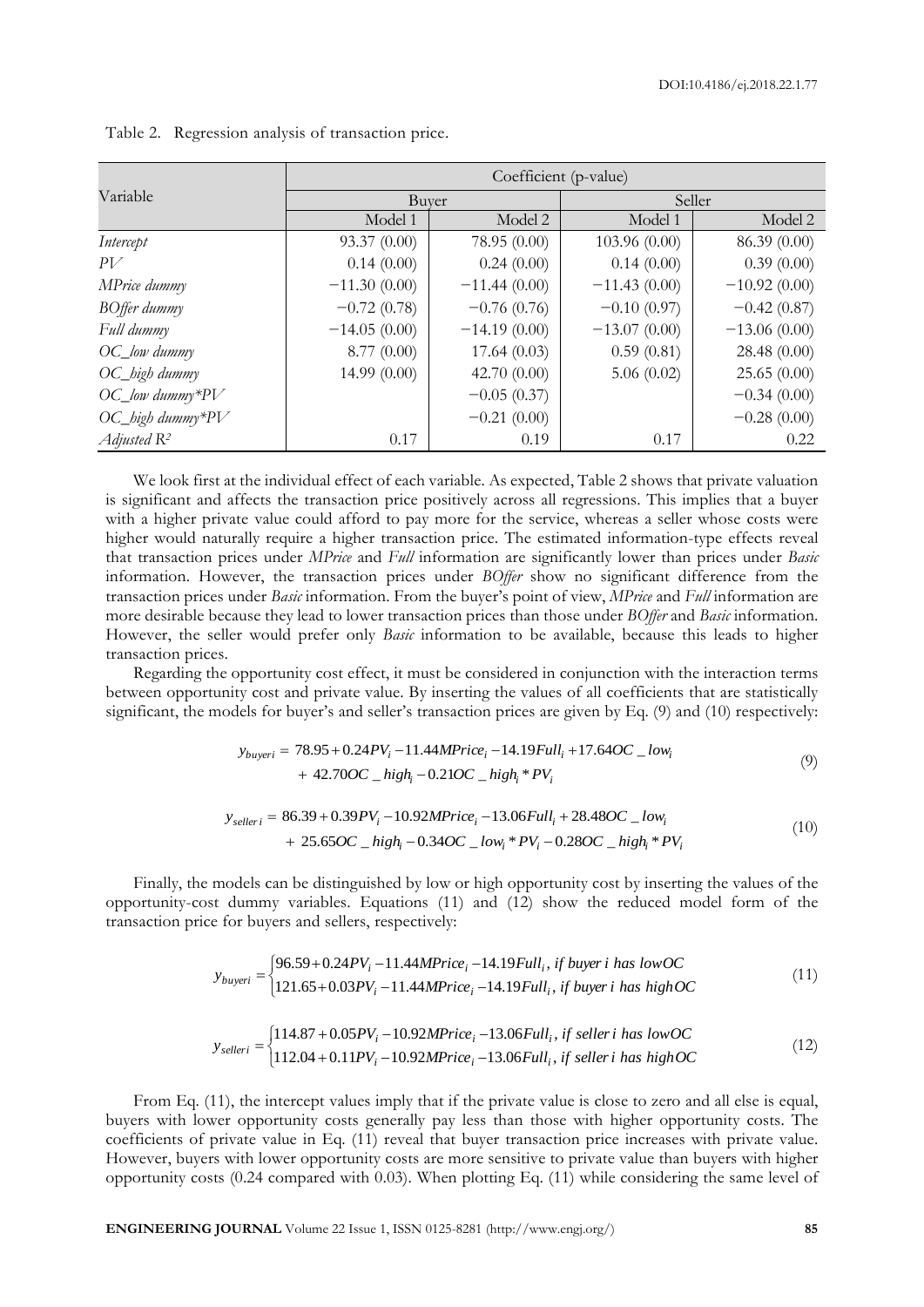information, we obtain Fig. 3(a) and see that the two lines for low and high opportunity cost intersect at the private value of 119.3 ECU. Considering the region to the left of the intersection point, buyers with higher opportunity costs tend to pay more than those with lower opportunity costs. This is reasonable because buyers with higher opportunity costs are more concerned about saving on opportunity cost than about earning from buying at a price lower than the private value. Thus, such buyers offer at relatively high prices and see their offers being matched very quickly. In contrast, buyers with lower opportunity costs are in less of a hurry and therefore can wait to get a better price. As a result, such buyers tend to pay less than those with higher opportunity costs.

Considering the region to the right of the intersection point (for buyers with private values larger than 119.3 ECU), the tendency is opposite. Buyers with lower opportunity costs tend to pay more than those with higher opportunity costs. This result is striking at first sight and requires careful thought as to the underlying reason, which it is worth noting is related to the findings from transaction time analysis that are discussed in the next section. For the present purpose, these are described here briefly. In general, buyers with higher opportunity costs tend to leave the auction sooner than those with lower opportunity costs; the former might start by making an offer at a relatively high price and have it matched very quickly, thus reducing the number of remaining sellers in the market. As time progresses, the sellers that remain in the market are usually those with higher costs. In contrast, buyers with lower opportunity costs might start offering at a relatively low price and therefore experience difficulty in having their offers matched. As time progresses, they need to improve their offers in order to match them with those of the remaining sellers. As a result, for buyers with larger private values, those with lower opportunity costs tend to pay more than those with higher opportunity costs.

Although the general tendencies are opposed, Eq. (12) and Fig. 3(b) for seller transaction price can be interpreted in much the same way as in the case of buyers, in which the two lines intersect at a private value of 47.2 ECU. To the left of the intersect point, sellers with higher opportunity costs tend to sell at a cheaper price than those with lower opportunity costs. This can be explained in a similar manner to that in the case of buyers, namely that sellers with higher opportunity costs are more concerned about opportunity-cost savings and thus are more willing to accept a lower price. To the right of the intersection point, sellers with higher opportunity costs tend to secure a higher price than those with lower opportunity costs. Once again, this result is striking at first sight but can be explained in a similar manner as in the case of buyers. The quick matching among the sellers with higher opportunity costs reduces the number of remaining buyers in the market. As time progresses, it becomes more difficult to find buyers with higher private values. As a result, sellers with lower opportunity costs need to decrease their price in order to be matched with the remaining buyers. Therefore, for sellers with large private values, those with lower opportunity costs tend to sell at a lower price than those with higher opportunity costs.

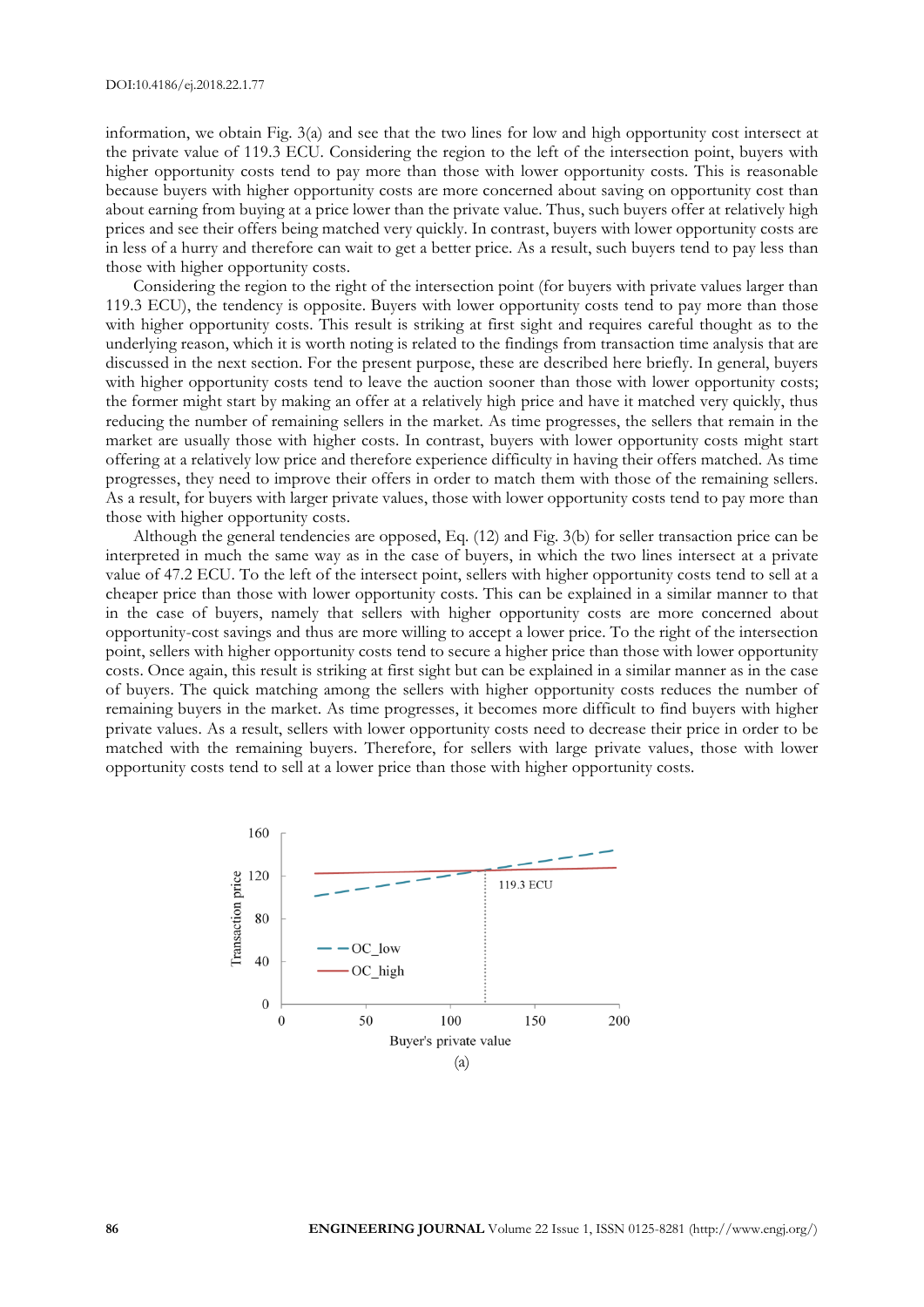

Fig. 3. Interaction effect between opportunity cost and private value on bidder's transaction price: (a) buyer's transaction price (Eq. (11)); (b) seller's transaction price (Eq. (12)).

## **6.2. Individual Transaction Time**

Similar analysis was also made for individual transaction time; the results are given in Table 3 for both buyers and sellers. In the case of buyers, model 2 with the inclusion of interaction terms was preferred over model 1 because of the larger adjusted R<sup>2</sup> value. However, in the case of sellers, model 1 was chosen as it is simpler and there is no difference in the adjusted  $R<sup>2</sup>$  value. The effect of private value on transaction time is significant but different for the cases of buyers and sellers. A significant negative effect reveals that buyers with higher private values complete the auction earlier. In contrast, sellers with higher private values take longer to finish the auction because the estimated coefficient is significantly positive. This is logical because higher private values for sellers mean higher costs, and thus it is difficult for sellers to sell at prices that are higher than the cost.

The estimated effect of different given information shows that transaction time is significantly longer for *BOffer* and *Full* information than for *Basic* information. However, there is no significant difference between transaction times for *MPrice* and *Basic* information. Based on this result, it can be said that *MPrice* and *Basic* are more desirable because they could lead to a shorter transaction time.

Similar to transaction price, interpreting the effects of opportunity cost on transaction time requires consideration of the interaction between opportunity cost and private value. By following a similar procedure, Eq. (13) and (14) show the reduced models of transaction time for buyers and sellers, respectively:

$$
y_i = \begin{cases} 108.37 - 0.79PV_i + 23.04BOffer_i + 22.44Full_i, & \text{if buyer i has low OC} \\ 72.1 - 0.38PV_i + 23.04BOffer_i + 22.44Full_i, & \text{if buyer i has high OC} \end{cases}
$$
(13)  

$$
\begin{cases} -7.55 + 0.43PV_i + 23.33BOffer_i + 22.44Full_i, & \text{if seller i has low OC} \end{cases}
$$

$$
y_i =\n\begin{cases}\n-7.55 + 0.45PV_i + 25.55BOJJer_i + 22.44Fu\mu_i, & \text{if seller } i \text{ has low OC} \\
-16.97 + 0.43PV_i + 23.33BOffer_i + 22.44Fu\mu_i, & \text{if seller } i \text{ has high OC}\n\end{cases}\n\tag{14}
$$

In general, the effects of opportunity cost on individual transaction times are similar for buyers and sellers. It is found that opportunity cost has a significant negative effect on transaction time as revealed by the value of the intercepts. If the private value is close to zero and all else is equal, the transaction times of those with higher opportunity costs are shorter than those with lower opportunity costs. However, there is a small difference between buyers and sellers because the interaction term is statistically significant for buyers with higher opportunity costs but not for sellers. The coefficients of private value in Eq. (13) reveal that buyers with lower opportunity costs are more sensitive to private value than are those with higher opportunity costs, and thus have a sharper decrease in transaction time with increasing private value.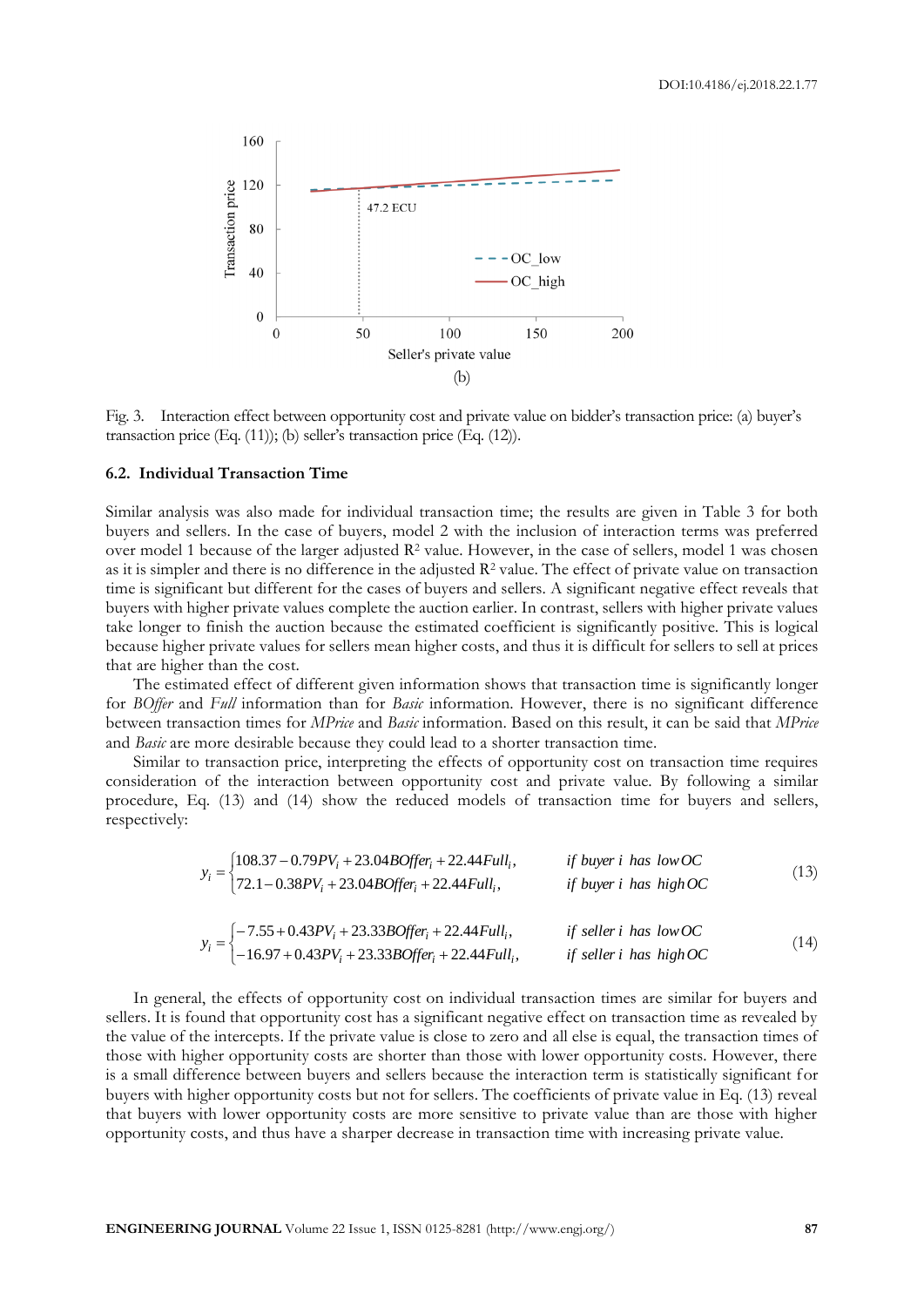|                         | Coefficient (p-value) |                 |                |                |
|-------------------------|-----------------------|-----------------|----------------|----------------|
| Variable                | Buyer                 |                 | Seller         |                |
|                         | Model 1               | Model 2         | Model 1        | Model 2        |
| Intercept               | 145.32(0.00)          | 180.13(0.00)    | 31.52(0.00)    | 26.50(0.00)    |
| P V                     | $-0.56(0.00)$         | $-0.79(0.00)$   | 0.43(0.00)     | 0.50(0.00)     |
| MPrice dummy            | 3.14(0.55)            | 3.48(0.51)      | 3.75(0.50)     | 3.83(0.49)     |
| BOffer dummy            | 23.13(0.00)           | 23.04(0.00)     | 23.33(0.00)    | 23.31(0.00)    |
| Full dummy              | 22.44(0.00)           | 22.44(0.00)     | 22.44(0.00)    | 22.55(0.00)    |
| $OC_low \, dummy$       | $-41.72(0.00)$        | $-71.76(0.00)$  | $-39.07(0.00)$ | $-36.94(0.00)$ |
| OC_high dummy           | $-52.13(0.00)$        | $-108.03(0.00)$ | $-48.49(0.00)$ | $-37.70(0.00)$ |
| $OC_l$ ow dummy* $PV$   |                       | 0.19(0.10)      |                | $-0.05(0.72)$  |
| $OC_{high\ dummy} * PV$ |                       | 0.41(0.00)      |                | $-0.13(0.30)$  |
| Adjusted $R^2$          | 0.32                  | 0.33            | 0.24           | 0.24           |

Table 3. Regression analysis of transaction time.

# **6.3. Realized Benefit Comparison**

Table 4 gives the average and standard deviation of the realized benefits of buyers and sellers under different given information. From this table, it is observed that the realized benefit of buyers differs from that of sellers only in the cases of *Basic* and *BOffer* information. Under these sets of information, sellers (taxi drivers) seem to gain more benefit than buyers (passengers). When looking at *MPrice* and *Full* information, no significant difference is found under these cases. This suggests that *MPrice* and *Full* would be more desirable as they lead to indifferent benefits for both sides. In addition, *MPrice* and *Full* information also pose some desired properties as reported by Pueboobpaphan and Indra-Payoong (2015) [8]. The *MPrice* information leads to the highest total trade volume as well as to quicker order matching, and therefore to quicker transactions. In contrast, *Full* information leads to the lowest average transaction price but to the slowest transactions. Based on these results, *MPrice* would be more desirable.

Table 4. Average realized benefit for buyers and sellers under different given information.

| Given Information | Average realized benefit, ECU (Standard Deviation) | p-value        |      |
|-------------------|----------------------------------------------------|----------------|------|
|                   | Buver                                              | Seller         |      |
| Basic             | 78.94 (78.42)                                      | 107.56 (78.34) | 0.02 |
| MPrice            | 86.35 (70.98)                                      | 90.71 (79.12)  | 0.70 |
| BOffer            | 76.36 (64.14)                                      | 104.23 (84.90) | 0.02 |
| Full              | 107.42 (63.65)                                     | 90.51 (79.48)  | 0.15 |

# **7. Conclusions**

This research was motivated by the taxi refusal problem that is faced particularly by passengers with limited access to taxi services or whose destination is in a congested or remote area. A supply-and-demand approach was proposed to match taxi services through a double auction framework in which both passenger and driver could negotiate a surcharge to be paid on top of the regular metre fare. As opposed to the existing fixedsurcharge policy, the proposed approach is equivalent to a variable surcharge policy in which passengers can offer a higher surcharge if in need of taxi services, whereas drivers can request a surcharge to compensate for disincentives. Such a taxi service auction involves opportunity costs that generally increase with time. Therefore, bidder behaviour in the auction may differ from those found in the literature. Laboratory experiments were conducted to examine the design of information that could be given to bidders. As a further extension of our previous study, this paper explored in more detail the effect of opportunity cost on the behaviour of passengers and drivers, as well as the effect of the interaction between opportunity cost and private value. The important findings are discussed below.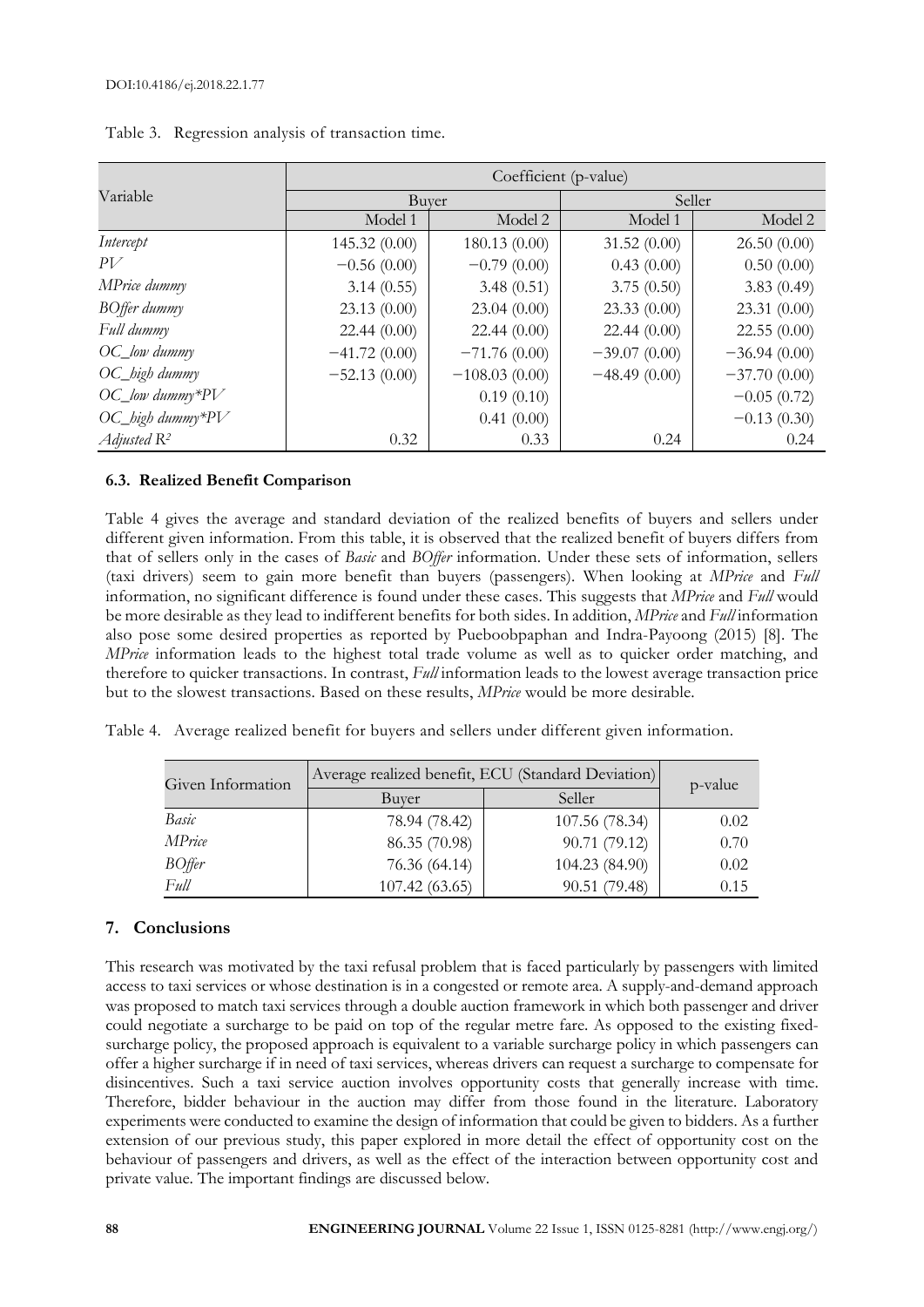Despite conducting a more detailed regression analysis, the effects of different given information on transaction prices and times remain the same as in our previous study. Providing users with *MPrice* or *Full* information results in a significantly lower transaction price than that with *Basic* and *BOffer* information. In addition, transactions under *BOffer* and *Full* information take significantly longer than those under *Basic* and *MPrice* information. Based on these findings, if the system designer intends to give preference to passengers, the best option would be to provide users with *MPrice* information because this leads to lower transaction prices and quicker transactions.

It is found that the effect of private value on the transaction prices of both buyers and sellers is significant in the positive sense. This implies that buyers with higher private values could afford to pay more for the services, whereas sellers with higher costs would naturally require higher transaction prices. However, the degree of sensitivity to private value differs under different opportunity costs. Under some circumstances, the results are striking at first sight. Compared to those with lower opportunity costs, buyers with higher opportunity costs can secure a cheaper price and sellers with higher opportunity costs can sell at a higher price. It seems that a higher opportunity cost stimulates the subjects to make a quick match and, as a result, reduces the chances of those remaining in the market securing a good price. This finding provides further insight into the behaviour of subjects in relation to opportunity cost.

The effect of private value on transaction time is significant but different for buyers and sellers. A significant negative effect reveals that buyers with higher private values would complete the auction earlier. In contrast, sellers with higher private values would take longer to finish the auction because the estimated coefficient is significantly positive. The effect of opportunity cost is also significant; transactions tend to be quicker for larger opportunity costs. Different degrees of sensitivity to private value were also observed for buyers under different opportunity-cost levels. Buyers with lower opportunity costs were more sensitive to private value than were those with higher opportunity costs.

The realized benefits for buyers and sellers were compared to see whether there was any imbalance between the two sides. It was found that *MPrice* and *Full* information would be more desirable because they lead to indifferent benefit between both sides. However, *MPrice* is superior to the other types of information; our previous study also indicated that it dominates in respect of some other benefits.

The striking results discussed during the analysis of transaction price were based on experiments with a thin market. Although the literature suggests that this market size is sufficient to generate a competitive market, it may not be the case in this study because bidders too are subject to opportunity cost. In future research, we intend to conduct experiments with larger markets in order to test the above results.

#### **References**

- [1] Department of Land Transport (Thailand). (2015). *Complaint Statistics via Call Centre 1584* (in Thai) [Online]. Available: http://apps.dlt.go.th/statistics\_web/1584.html [Accessed: 7 October 2016]
- [2] W. Promprechawut, "A study of characteristics of taxi metre user in Bangkok metropolis," (in Thai) Master's Thesis, Kasetsart University, Thailand, 2006.
- [3] L. Sonny, "Multi-attribute taxi logistics optimization," Master's Thesis, Massachusetts Institute of Technology, the United States of America, 2006.
- [4] Latitude insights. (2012). *Taxi Services Commission Consumer Detriment Research* [Online]. Available: http://www.taxiindustryinquiry.vic.gov.au/\_\_data/assets/pdf\_file/0007/67651/LatitudeConsumerD etrimen t-PDF.pdf [Accessed: January 18, 2013]
- [5] Schaller Consulting. (2006). *The New York City: Taxicab Fact Book* [Online]. Available: http://www.schallerconsult.com/taxi/taxifb.pdf [Accessed: December 15, 2012]
- [6] D. Bruce and M. Jessop, "2002 national taxi users survey report," Colmar Brunton, 2003. Available: http://www.transport.nsw.gov.au/sites/default/file/publications/taxi-users-sursurvey-2002.pdf [Accessed: December 9, 2012]
- [7] S. Nattapongwipas, "Application of GIS for analysis the location of passenger serviced by taxi radio center," (in Thai) Master's Thesis, King Mongkut's University of Technology Thonburi, Thailand, 2009.
- [8] S. Pueboobpaphan and N. Indra-payoong, "The design of transportation service auction under timecost environment," *Asian Transport Studies*, vol. 3, no. 4, pp. 378-397, 2015.
- [9] W. Srisurapanon, K. Thanasupsin, N. Satthamnuwong, W. Saiklao, T. Ngam-ek, P. Siripongwutikorn, and C. Wongngamkam, "Applications of information communication technology for transportation in Thailand," (in Thai) Research Report, The Thailand Research Fund (TRF), 2006.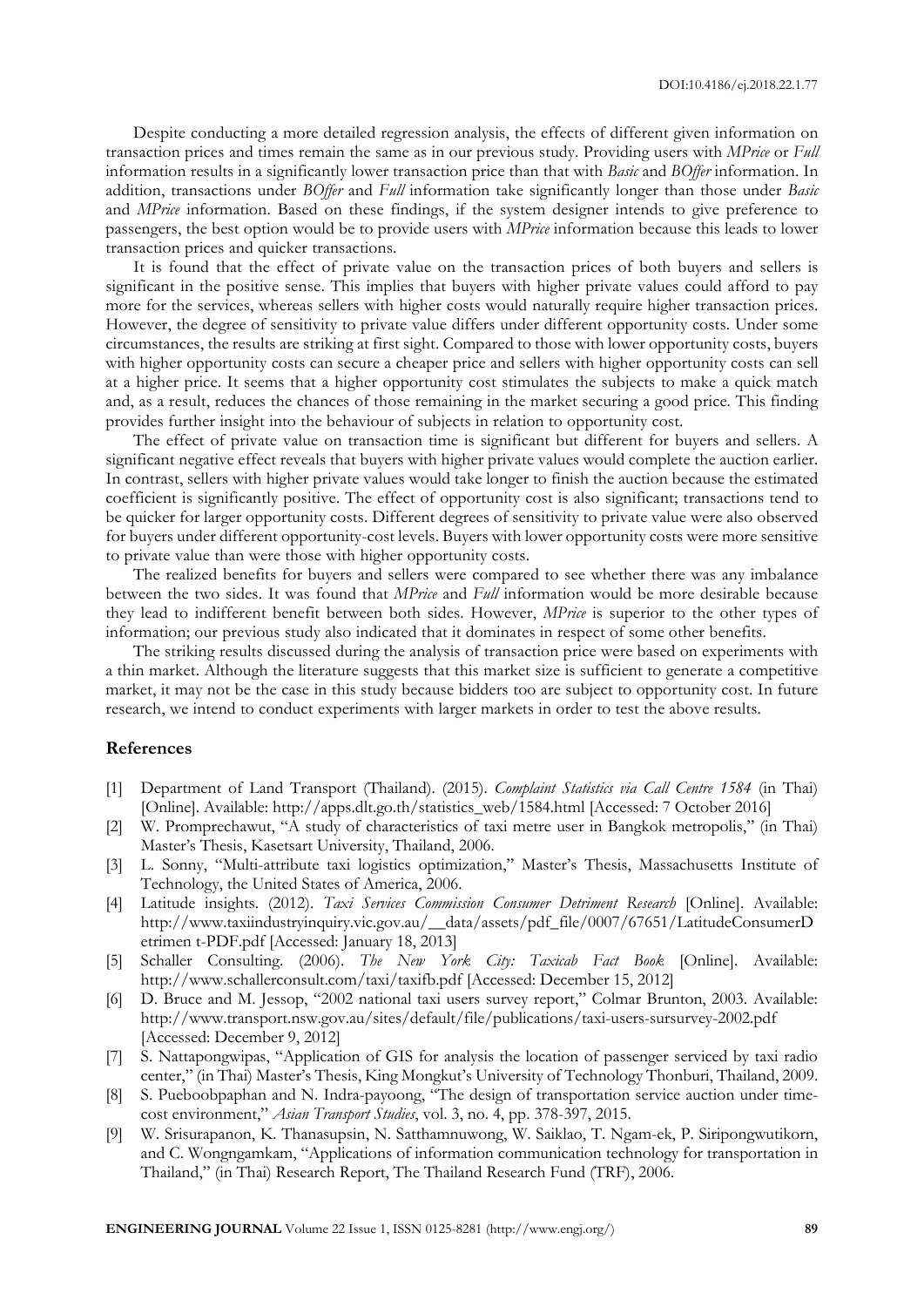- [10] A. Semchuchot, "Demand characteristics of taxi service in Bangkok metropolitan area," (in Thai) Master's thesis, King Mongkut's University of Technology North Bangkok, Thailand, 2007.
- [11] G. W. Douglas, "Price regulation and optimal service standards: The taxicab industry," *Journal of Transport Economics and Policy*, vol. 6, no. 2, pp. 116-127, 1972.
- [12] M. E. Beesley and S. Glaister, "Information for regulating: The case of taxis," *The Economic Journal*, vol. 93, no. 371, pp. 594–615, 1983.
- [13] J. R. Schroeter, "A model of taxi service under fare structure and fleet size regulation," *The Bell Journal of Economics*, vol. 14, no. 1, pp. 81–96, 1983.
- [14] R. D. Cairns and C. Liston-Heyes, "Competition and regulation in the taxi industry," *Journal of Public Economics*, vol. 59, no. 1, pp. 1–15, 1996.
- [15] H. Yang and S. C. Wong, "A network model of urban taxi services," *Transportation Research Part B: Methodological*, vol. 32, no. 4, pp. 235–246, 1998.
- [16] K. I. Wong, S. C. Wong, and H. Yang, "Modeling urban taxi services in congested road networks with elastic demand," *Transportation Research Part B: Methodological*, vol. 35, no. 9, pp. 819–842, 2001.
- [17] H. Yang, S. C. Wong, and K. I. Wong, "Demand-supply equilibrium of taxi services in a network under competition and regulation," *Transportation Research Part B: Methodological*, vol. 36, no. 9, pp. 799–819, 2002.
- [18] H. Yang, M. Ye, W. H. C. Tang, and S. C. Wong, "A multiperiod dynamic model of taxi services with endogenous service intensity," *Operations Research*, vol. 53, no. 3, pp. 501–515, 2005.
- [19] H. Yang, C. Fung, K. I. Wong, and S. C. Wong, "Nonlinear pricing of taxi services," *Transportation Research Part A: Policy and Practice*, vol. 44, no. 5, pp. 337–348, 2010.
- [20] C. Cao, O. Hansch, and X. Wang, "The information content of an open limit-order book," *The Journal of Futures Markets*, vol. 29, no. 1, pp. 16–41, 2009. doi: 10.1002/fut.20334
- [21] L. Harris and V. Panchapagesan, "The information content of the limit order book: Evidence from NYSE specialist trading decisions," *Journal of Financial Markets*, vol. 8, no. 1, pp. 25–67, 2005.
- [22] Y. Li and X. Zhang, "A comparative study of information content of limit order book before and after transparency was increased: Evidence from Shenzhen stock exchange," in *Proceedings of the International Conference on Management and Service Science*, 2009, pp. 1–4.
- [23] M. Anufriev, J. Arifovich, J. Ledyard, and V. Panchenko, "Efficiency of continuous double auctions under individual evolutionary learning with full or limited information," *Journal of Evolutionary Economics*, vol. 23, no. 3, pp. 539–573, 2011. doi: 10.1007/s00191-011-0230-8
- [24] C. Cao, O. Hansch, and X. Wang, "Order placement strategies in a pure limit order bookmarket," *Journal of Financial Research*, vol. 31, no. 2, pp. 113–140, 2008. doi: 10.1111/j.1475-6803.2008.00234.x
- [25] V. Smith, "An experiment study of competitive market behavior," *The Journal of Political Economy*, vol. 70, no. 2, pp. 111–137, 1962.
- [26] V. Smith, "Economics in the laboratory," *Journal of Economic Perspectives*, vol. 8, no. 1, pp. 113–131, 1994.
- [27] D. Friedman and A. Cassar, *Economics Lab: An Intensive Course in Experimental Economics*. London and New York: Routledge, 2004.
- [28] N. Hellyer, I. Fraser, and J. Haddock, "Food choice, health information and functional ingredients: An experimental auction employing bread," *Food Policy*, vol. 37, no. 3, pp. 232–245, 2012. doi: 10.1016/j.foodpol.2012.02.005
- [29] T. Cason and L. Gangadharan, "Price discovery and intermediation in linked emissions trading markets: A laboratory study," *Ecological Economics*, vol. 70, no. 7, pp. 1424–1433, 2011. doi: 10.1016/j.ecolecon.2011.03.005
- [30] R. Cong and Y. Weic, "Experimental comparison of impact of auction format on carbon allowance market," *Renewable and Sustainable Energy Review*, vol. 16, no. 6, pp. 4148–4156, 2012. doi:10.1016/j.rser.2012.03.049
- [31] K. Higashida and S. Managi, "Efficiency of individual transferable quotas (ITQs) when fishers are able to choose vessel sizes: An experimental approach," RIETI Discussion paper series 10-E-036, School of Economics, Kwansei Gakuin University, 2010.
- [32] E. Moxnes, "Individual transferable quotas versus auctioned seasonal quotas: An experimental investigation," *Marine Policy*, vol. 36, no. 2, pp. 339–349, 2012. doi: 10.1016/j.marpol.2011.07.003
- [33] R. Cummings, C. Holt, and S. Laury, "Using laboratory experiments for policymaking: An example from the Georgia irrigation reduction auction," *Journal of Policy Analysis and Management*, vol. 23, no. 2, pp. 341–363. doi: 10.1002/pam.20007